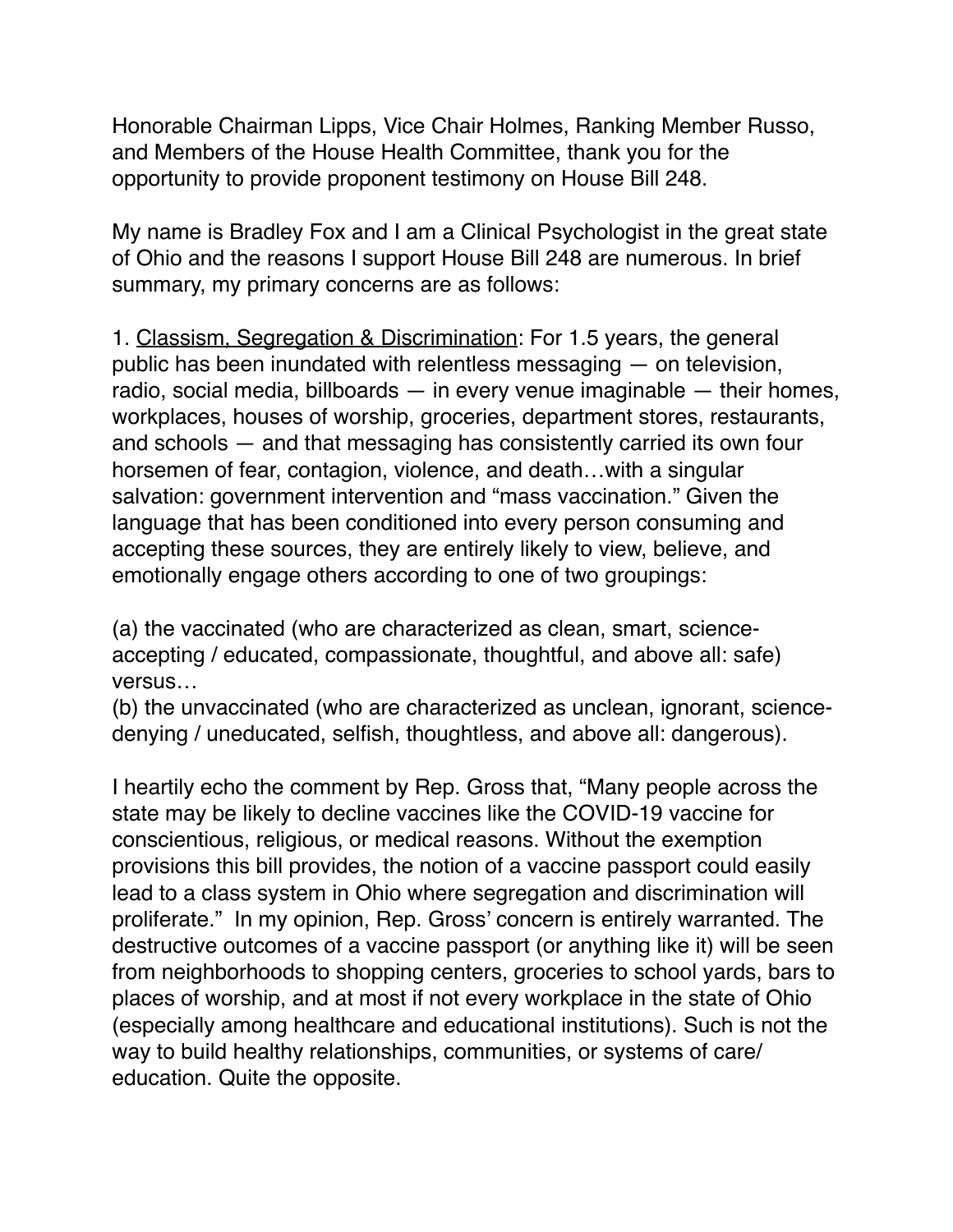2. The Primacy of Freedom & Individual Liberty Must Prevail: The concepts upon which this nation as well as our state were founded must be upheld as sacrosanct: Freedom, individual Liberty, the right to govern one's own body and mind, mutual respect (even when - especially when - the choices one makes are not what another may prefer for themselves), and limited government. It is indeed the role of government in a constitutional / representative republic to uphold, to guard and defend, to guarantee the Rights of the individual. It is not the place of government to dictate, create, or deny those rights.

3. Potential Abuse & Encouraging 'Herds' Rather Than Responsible Citizens: I have witnessed in my practice over the years, but especially from February 2020 to the present, the power of fear, marketing, gaslighting, and mass manipulation. I have worked with numerous survivors of mental, emotional, and physical abuse, including domestic violence over nearly three decades of clinical practice — and many of the patterns are simiilar. Stockholm Syndrome is a real phenomenon and can be seen all around us over the past year.

Dissenting voices are being shut down, deplatformed, marginalized, even vilified. This saddens me for the present and the future of our nation. Especially the present and future well being of the children, youth, and elder adults among our citizenry.

4a. "The Science" vs. The Scientific Method: 'Science' is a school subject, but the "scientific method" is a dynamic process, not a monolithic institution, or consensus- / poll-based activity. "Trust The Science" is a mythical truism that is insipid and simplistic. The unicorn of true science. All evidence is worth consideration. Methods should be open to critique. Results and their presentation should be open to analysis, with replicability being key. The "data" throughout this pandemic have been ill-defined, ill-recorded, illcharacterized, and often ill-reported. Intelligent citizens have been spoken "at" as if we are all in elementary school and incapable of asking solid questions or considering complex thoughts. This, combined with infantile/ childish marketing and behavior modification endeavors, was offensive on its face.